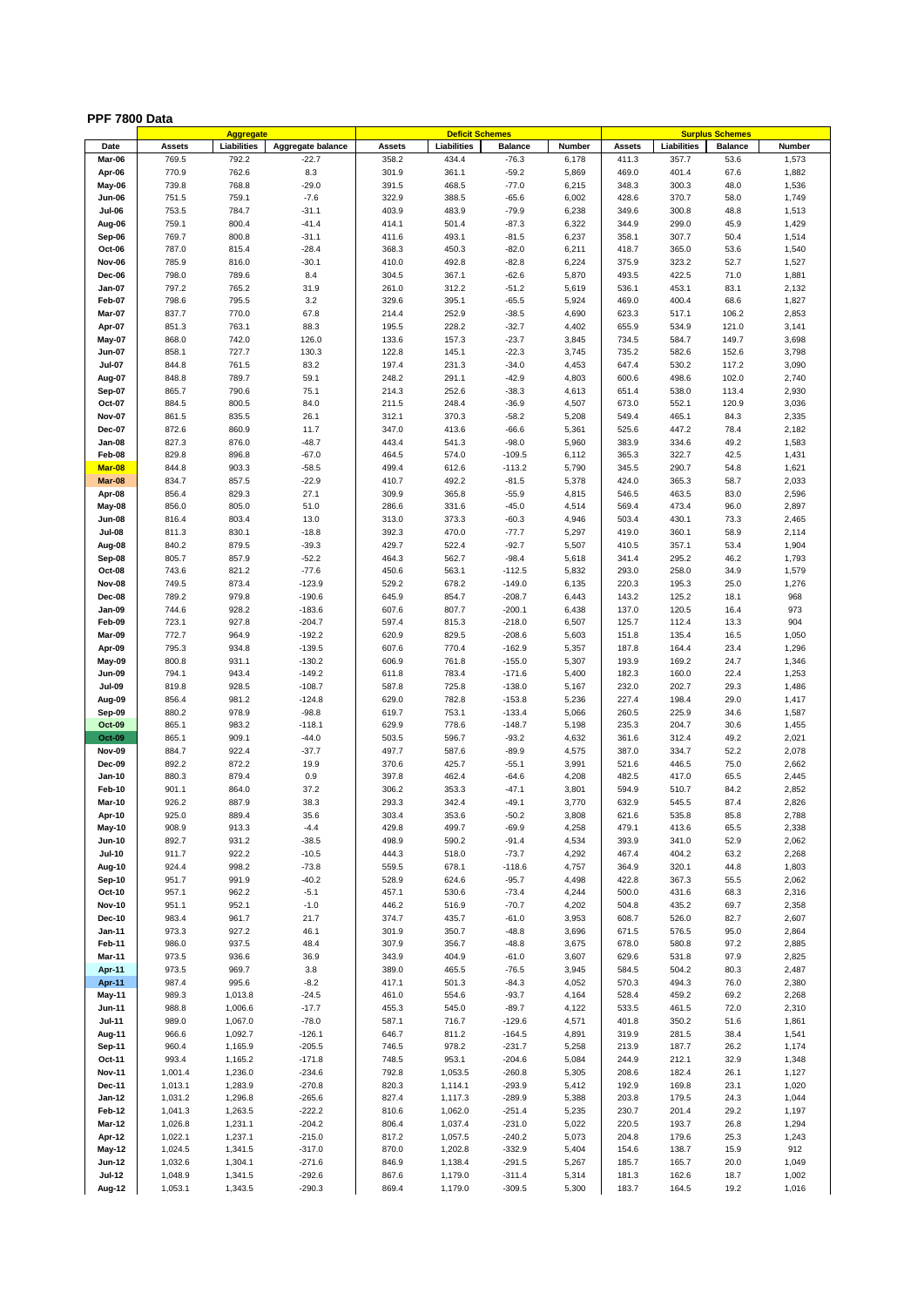|                         |         | <b>Aggregate</b> |                   |               | <b>Deficit Schemes</b> |                |        |               |             | <b>Surplus Schemes</b> |        |
|-------------------------|---------|------------------|-------------------|---------------|------------------------|----------------|--------|---------------|-------------|------------------------|--------|
| Date                    | Assets  | Liabilities      | Aggregate balance | <b>Assets</b> | Liabilities            | <b>Balance</b> | Number | <b>Assets</b> | Liabilities | <b>Balance</b>         | Number |
| Sep-12                  | 1,055.5 | 1,294.9          | $-239.4$          | 847.5         | 1,110.6                | $-263.1$       | 5,128  | 208.0         | 184.3       | 23.7                   | 1,188  |
| Oct-12                  | 1,052.5 | 1,288.2          | $-235.7$          | 850.3         | 1,110.6                | $-260.2$       | 5,160  | 202.2         | 177.7       | 24.5                   | 1,156  |
| <b>Nov-12</b>           | 1,063.8 | 1,316.0          | $-252.2$          | 861.6         | 1,137.3                | $-275.7$       | 5,205  | 202.2         | 178.7       | 23.5                   | 1,111  |
| Dec-12                  | 1,065.6 | 1,310.3          | $-244.7$          | 861.0         | 1,130.1                | $-269.1$       | 5,173  | 204.6         | 180.2       | 24.4                   | 1,143  |
| Jan-13                  | 1,084.3 | 1,295.5          | $-211.2$          | 859.9         | 1,100.4                | $-240.4$       | 5,031  | 224.4         | 195.1       | 29.3                   | 1,285  |
| Feb-13                  | 1,104.6 | 1,306.1          | $-201.5$          | 865.5         | 1,098.6                | $-233.1$       | 4,973  | 239.1         | 207.5       | 31.6                   | 1,343  |
| Mar-13                  | 1,118.5 | 1,329.2          | $-210.8$          | 852.9         | 1,098.7                | $-245.8$       | 4,806  | 265.6         | 230.6       | 35.0                   | 1,344  |
| Apr-13                  | 1,127.4 | 1,358.8          | $-231.3$          | 878.4         | 1,142.7                | $-264.3$       | 4,882  | 249.1         | 216.1       | 32.9                   |        |
|                         |         |                  |                   |               |                        |                |        |               |             |                        | 1,268  |
| May-13                  | 1,126.3 | 1,284.7          | $-158.4$          | 806.1         | 1,008.2                | $-202.1$       | 4,570  | 320.1         | 276.5       | 43.7                   | 1,580  |
| <b>Jun-13</b>           | 1,098.0 | 1,202.9          | $-104.9$          | 692.3         | 850.4                  | $-158.1$       | 4,327  | 405.7         | 352.5       | 53.2                   | 1,823  |
| <b>Jul-13</b>           | 1,126.1 | 1,214.4          | $-88.3$           | 689.6         | 837.6                  | $-147.9$       | 4,178  | 436.5         | 376.8       | 59.7                   | 1,972  |
| Aug-13                  | 1,105.9 | 1,186.2          | $-80.3$           | 667.0         | 807.8                  | $-140.8$       | 4,145  | 438.9         | 378.4       | 60.5                   | 2,005  |
| Sep-13                  | 1,114.0 | 1,199.0          | $-85.0$           | 677.9         | 822.7                  | $-144.8$       | 4,173  | 436.1         | 376.3       | 59.8                   | 1,977  |
| Oct-13                  | 1,139.1 | 1,214.7          | $-75.6$           | 677.5         | 817.6                  | $-140.1$       | 4,063  | 461.6         | 397.1       | 64.5                   | 2,087  |
| <b>Nov-13</b>           | 1,132.9 | 1,192.5          | $-59.7$           | 642.3         | 770.7                  | $-128.4$       | 3,952  | 490.5         | 421.8       | 68.7                   | 2,198  |
| Dec-13                  | 1,133.0 | 1,160.5          | $-27.6$           | 590.5         | 697.4                  | $-106.9$       | 3,701  | 542.5         | 463.1       | 79.4                   | 2,449  |
| <b>Jan-14</b>           | 1,130.4 | 1,206.8          | $-76.5$           | 673.5         | 813.2                  | $-139.7$       | 4,108  | 456.9         | 393.7       | 63.2                   | 2,042  |
| Feb-14                  | 1,148.6 | 1,209.8          | $-61.2$           | 647.6         | 778.0                  | $-130.4$       | 3,947  | 501.0         | 431.7       | 69.3                   | 2,203  |
| <b>Mar-14</b>           | 1,137.5 | 1,176.8          | $-39.3$           | 616.8         | 735.8                  | $-119.0$       | 3,834  | 520.7         | 441.0       | 79.7                   | 2,223  |
|                         |         |                  |                   | 623.4         |                        |                | 3,827  |               |             |                        |        |
| Apr-14                  | 1,143.3 | 1,184.0          | $-40.8$           |               | 744.1                  | $-120.7$       |        | 519.9         | 439.9       | 80.0                   | 2,230  |
| May-14                  | 1,159.1 | 1,208.3          | $-49.2$           | 646.3         | 773.9                  | $-127.7$       | 3,873  | 512.8         | 434.4       | 78.4                   | 2,184  |
| May-14                  | 1,159.1 | 1,247.5          | $-88.4$           | 704.0         | 855.0                  | $-151.0$       | 4,132  | 455.1         | 392.5       | 62.6                   | 1,925  |
| <b>Jun-14</b>           | 1,155.7 | 1,232.5          | $-76.8$           | 692.1         | 834.4                  | $-142.3$       | 4,078  | 463.6         | 398.1       | 65.5                   | 1,979  |
| <b>Jul-14</b>           | 1,161.3 | 1,254.5          | $-93.2$           | 721.1         | 875.7                  | $-154.6$       | 4,178  | 440.2         | 378.8       | 61.5                   | 1,879  |
| Aug-14                  | 1,195.5 | 1,347.0          | $-151.6$          | 817.1         | 1,019.2                | $-202.1$       | 4,493  | 378.4         | 327.9       | 50.5                   | 1,564  |
| Sep-14                  | 1,186.0 | 1,330.3          | $-144.3$          | 806.0         | 1,001.6                | $-195.6$       | 4,472  | 380.0         | 328.7       | 51.3                   | 1,585  |
| Oct-14                  | 1,198.5 | 1,363.5          | $-164.9$          | 832.0         | 1,045.0                | $-213.0$       | 4,570  | 366.5         | 318.4       | 48.1                   | 1,487  |
| <b>Nov-14</b>           | 1,232.9 | 1,454.0          | $-221.1$          | 895.1         | 1,156.7                | $-261.6$       | 4,781  | 337.8         | 297.3       | 40.4                   | 1,276  |
| <b>Dec-14</b>           | 1,236.6 | 1,502.9          | $-266.3$          | 957.0         | 1,257.7                | $-300.7$       | 4,936  | 279.6         | 245.2       | 34.3                   | 1,121  |
| Jan-15                  | 1,273.8 | 1,641.2          | $-367.5$          | 1,037.4       | 1,430.0                | $-392.6$       | 5,175  | 236.4         | 211.2       | 25.2                   | 882    |
| Feb-15                  | 1,263.4 | 1,512.1          | $-248.7$          | 958.8         | 1,245.6                | $-286.8$       | 4,849  | 304.5         | 266.5       | 38.1                   | 1,208  |
| <b>Mar-15</b>           | 1,298.3 | 1,542.5          | $-244.2$          | 965.3         | 1,250.6                | $-285.3$       | 4,677  | 333.0         | 291.9       | 41.1                   | 1,268  |
|                         |         |                  |                   |               |                        |                |        |               |             |                        |        |
| Apr-15                  | 1,286.7 | 1,489.6          | $-202.8$          | 935.1         | 1,184.7                | $-249.6$       | 4,526  | 351.6         | 304.8       | 46.8                   | 1,419  |
| May-15                  | 1,294.5 | 1,495.4          | $-200.9$          | 939.3         | 1,187.9                | $-248.6$       | 4,515  | 355.2         | 307.5       | 47.8                   | 1,430  |
| <b>Jun-15</b>           | 1,259.5 | 1,441.6          | $-182.2$          | 876.7         | 1,107.6                | $-230.8$       | 4,473  | 382.7         | 334.1       | 48.7                   | 1,472  |
| <b>Jul-15</b>           | 1,278.4 | 1,487.1          | $-208.7$          | 932.1         | 1,186.3                | $-254.2$       | 4,556  | 346.3         | 300.8       | 45.5                   | 1,389  |
| Aug-15                  | 1,256.4 | 1,489.6          | $-233.3$          | 931.7         | 1,205.2                | $-273.4$       | 4,678  | 324.6         | 284.5       | 40.2                   | 1,267  |
| <b>Sep-15</b>           | 1,253.9 | 1,513.9          | $-260.0$          | 952.8         | 1,249.1                | $-296.3$       | 4,780  | 301.1         | 264.8       | 36.3                   | 1,165  |
| $Oct-15$                | 1,269.9 | 1,486.7          | $-216.8$          | 930.0         | 1,190.2                | $-260.2$       | 4,604  | 339.9         | 296.4       | 43.5                   | 1,341  |
| <b>Nov-15</b>           | 1,281.7 | 1,503.2          | $-221.4$          | 938.7         | 1,203.9                | $-265.2$       | 4,606  | 343.1         | 299.3       | 43.8                   | 1,339  |
| Dec-15                  | 1,275.2 | 1,469.8          | $-194.6$          | 892.7         | 1,134.9                | $-242.1$       | 4,521  | 382.5         | 335.0       | 47.5                   | 1,424  |
| Jan-16                  | 1,286.8 | 1,563.6          | $-276.8$          | 985.4         | 1,298.7                | $-313.3$       | 4,811  | 301.3         | 264.9       | 36.4                   | 1,134  |
| Feb-16                  | 1,301.0 | 1,595.5          | $-294.5$          | 1,012.9       | 1,342.6                | $-329.7$       | 4,848  | 288.2         | 253.0       | 35.2                   | 1,097  |
| Mar-16                  | 1,341.4 | 1,563.1          | $-221.7$          | 933.1         | 1,206.6                | $-273.5$       | 4,499  | 408.4         | 356.5       | 51.8                   | 1,295  |
| Apr-16                  | 1,333.1 | 1,521.8          | $-188.7$          | 899.7         | 1,145.7                | $-246.0$       | 4,383  | 433.5         | 376.2       | 57.3                   | 1,411  |
|                         | 1,350.1 | 1,563.7          | $-213.6$          | 937.6         |                        | $-267.7$       | 4,468  | 412.5         | 358.3       | 54.2                   | 1,326  |
| May-16<br><b>Jun-16</b> | 1,420.3 |                  | $-304.5$          | 1,077.1       | 1,205.3<br>1,427.2     | $-350.1$       | 4,685  | 343.2         |             |                        |        |
|                         |         | 1,724.8          |                   |               |                        |                |        |               | 297.5       | 45.6                   | 1,109  |
| <b>Jul-16</b>           | 1,458.4 | 1,791.8          | $-333.5$          | 1,129.0       | 1,506.6                | $-377.5$       | 4,734  | 329.3         | 285.3       | 44.1                   | 1,060  |
| Aug-16                  | 1,486.3 | 1,899.4          | $-413.1$          | 1,182.7       | 1,633.8                | $-451.1$       | 4,834  | 303.6         | 265.6       | 38.0                   | 960    |
| <b>Sep-16</b>           | 1,474.6 | 1,848.1          | $-373.5$          | 1,159.5       | 1,573.7                | $-414.2$       | 4,792  | 315.1         | 274.4       | 40.7                   | 1,002  |
| Oct-16                  | 1,460.0 | 1,735.9          | $-275.9$          | 1,046.9       | 1,374.8                | $-327.9$       | 4,566  | 413.1         | 361.1       | 52.0                   | 1,228  |
| <b>Nov-16</b>           | 1,443.1 | 1,667.2          | $-224.2$          | 998.2         | 1,282.1                | $-283.9$       | 4,429  | 444.8         | 385.1       | 59.7                   | 1,365  |
| <b>Nov-16</b>           | 1,443.1 | 1,637.8          | -194.7            | 968.6         | 1,232.2                | -263.6         | 4,272  | 474.5         | 405.6       | 68.9                   | 1,522  |
| Dec-16                  | 1,476.4 | 1,700.3          | $-223.9$          | 1,012.5       | 1,302.7                | $-290.2$       | 4,339  | 464.0         | 397.6       | 66.4                   | 1,455  |
| <b>Jan-17</b>           | 1,467.2 | 1,663.6          | $-196.5$          | 987.7         | 1,254.3                | $-266.6$       | 4,262  | 479.5         | 409.3       | 70.2                   | 1,532  |
| Feb-17                  | 1,511.1 | 1,753.1          | $-242.0$          | 1,045.8       | 1,353.2                | $-307.4$       | 4,380  | 465.2         | 399.9       | 65.3                   | 1,414  |
| <b>Mar-17</b>           | 1,541.1 | 1,702.9          | $-161.8$          | 882.2         | 1,128.9                | $-246.7$       | 3,984  | 658.9         | 573.9       | 84.9                   | 1,604  |
| Apr-17                  | 1,537.0 | 1,716.8          | $-179.8$          | 917.8         | 1,177.4                | $-259.6$       | 4,055  | 619.1         | 539.3       | 79.8                   | 1,533  |
| <b>May-17</b>           | 1,556.0 | 1,724.0          | $-167.9$          | 915.4         | 1,167.5                | $-252.1$       | 3,986  | 640.6         | 556.4       | 84.2                   | 1,602  |
| <b>Jun-17</b>           | 1,535.7 | 1,658.5          | $-122.8$          | 821.0         | 1,039.3                | $-218.3$       | 3,823  | 714.7         | 619.2       | 95.5                   | 1,765  |
| <b>Jul-17</b>           | 1,545.8 | 1,663.1          | $-117.2$          | 819.1         | 1,034.2                | $-215.1$       | 3,797  | 726.7         | 628.8       | 97.9                   | 1,791  |
| Aug-17                  | 1,575.3 | 1,730.9          | $-155.6$          | 880.0         | 1,124.5                | $-244.5$       | 3,921  | 695.3         | 606.4       | 88.9                   | 1,667  |
| <b>Sep-17</b>           | 1,544.2 | 1,640.0          | $-95.8$           | 782.5         | 983.1                  | $-200.5$       | 3,698  | 761.6         | 656.9       | 104.7                  | 1,890  |
| Oct-17                  | 1,562.2 | 1,649.9          | $-87.7$           | 783.8         | 980.4                  | $-196.7$       | 3,652  | 778.5         | 669.5       | 109.0                  | 1,936  |
|                         |         |                  |                   |               |                        |                |        |               |             |                        |        |
| <b>Nov-17</b>           | 1,563.5 | 1,651.1          | $-87.6$           | 784.8         | 981.8                  | $-197.0$       | 3,663  | 778.7         | 669.3       | 109.4                  | 1,925  |
| Dec-17                  | 1,589.5 | 1,693.3          | $-103.8$          | 815.3         | 1,025.3                | $-210.0$       | 3,710  | 774.2         | 668.0       | 106.3                  | 1,878  |
| <b>Jan-18</b>           | 1,575.5 | 1,626.5          | $-51.0$           | 731.3         | 905.4                  | $-174.2$       | 3,493  | 844.2         | 721.0       | 123.2                  | 2,095  |
| Feb-18                  | 1,567.5 | 1,639.6          | $-72.1$           | 768.0         | 955.6                  | $-187.6$       | 3,608  | 799.5         | 684.0       | 115.5                  | 1,980  |
| <b>Mar-18</b>           | 1,573.3 | 1,643.8          | $-70.5$           | 734.1         | 921.7                  | $-187.6$       | 3,449  | 839.2         | 722.1       | 117.1                  | 2,001  |
| Apr-18                  | 1,580.4 | 1,620.5          | $-40.1$           | 710.9         | 878.8                  | $-167.9$       | 3,287  | 869.4         | 741.6       | 127.8                  | 2,163  |
| <b>May-18</b>           | 1,613.4 | 1,667.2          | $-53.8$           | 743.5         | 923.0                  | $-179.5$       | 3,333  | 869.9         | 744.3       | 125.7                  | 2,117  |
| <b>Jun-18</b>           | 1,608.6 | 1,654.4          | $-45.8$           | 737.1         | 910.9                  | $-173.8$       | 3,302  | 871.5         | 743.5       | 128.0                  | 2,148  |
| <b>Jul-18</b>           | 1,619.6 | 1,645.7          | $-26.1$           | 714.4         | 876.7                  | $-162.3$       | 3,196  | 905.2         | 769.0       | 136.3                  | 2,254  |
| Aug-18                  | 1,624.1 | 1,653.7          | $-29.5$           | 720.6         | 885.3                  | $-164.7$       | 3,222  | 903.6         | 768.4       | 135.2                  | 2,228  |
| <b>Sep-18</b>           | 1,610.4 | 1,613.7          | $-3.4$            | 655.9         | 803.2                  | $-147.3$       | 3,085  | 954.5         | 810.6       | 143.9                  | 2,365  |
| Oct-18                  | 1,588.4 | 1,655.6          | $-67.2$           | 748.2         | 933.0                  | $-184.8$       | 3,420  | 840.2         | 722.6       | 117.6                  | 2,030  |
| <b>Nov-18</b>           | 1,580.3 | 1,649.8          | $-69.5$           | 749.5         | 933.1                  | $-183.6$       | 3,445  | 830.8         | 716.7       | 114.1                  | 2,005  |
| <b>Nov-18</b>           | 1,580.3 | 1,566.1          | 14.3              | 598.2         | 735.8                  | $-137.6$       | 3,008  | 982.1         | 830.3       | 151.9                  | 2,442  |
|                         |         |                  |                   | 694.7         | 861.1                  |                |        |               |             |                        | 2,179  |
| Dec-18                  | 1,571.3 | 1,603.2          | $-31.9$           |               |                        | $-166.4$       | 3,271  | 876.7         | 742.1       | 134.6                  |        |
| <b>Jan-19</b>           | 1,603.0 | 1,626.1          | $-23.1$           | 690.0         | 853.8                  | $-163.8$       | 3,190  | 913.0         | 772.3       | 140.7                  | 2,260  |
| Feb-19                  | 1,602.9 | 1,611.5          | $-8.6$            | 667.8         | 822.1                  | $-154.3$       | 3,117  | 935.0         | 789.4       | 145.6                  | 2,333  |
| <b>Mar-19</b>           | 1,615.3 | 1,628.0          | $-12.7$           | 643.1         | 803.0                  | $-159.8$       | 3,066  | 972.2         | 825.1       | 147.1                  | 2,356  |